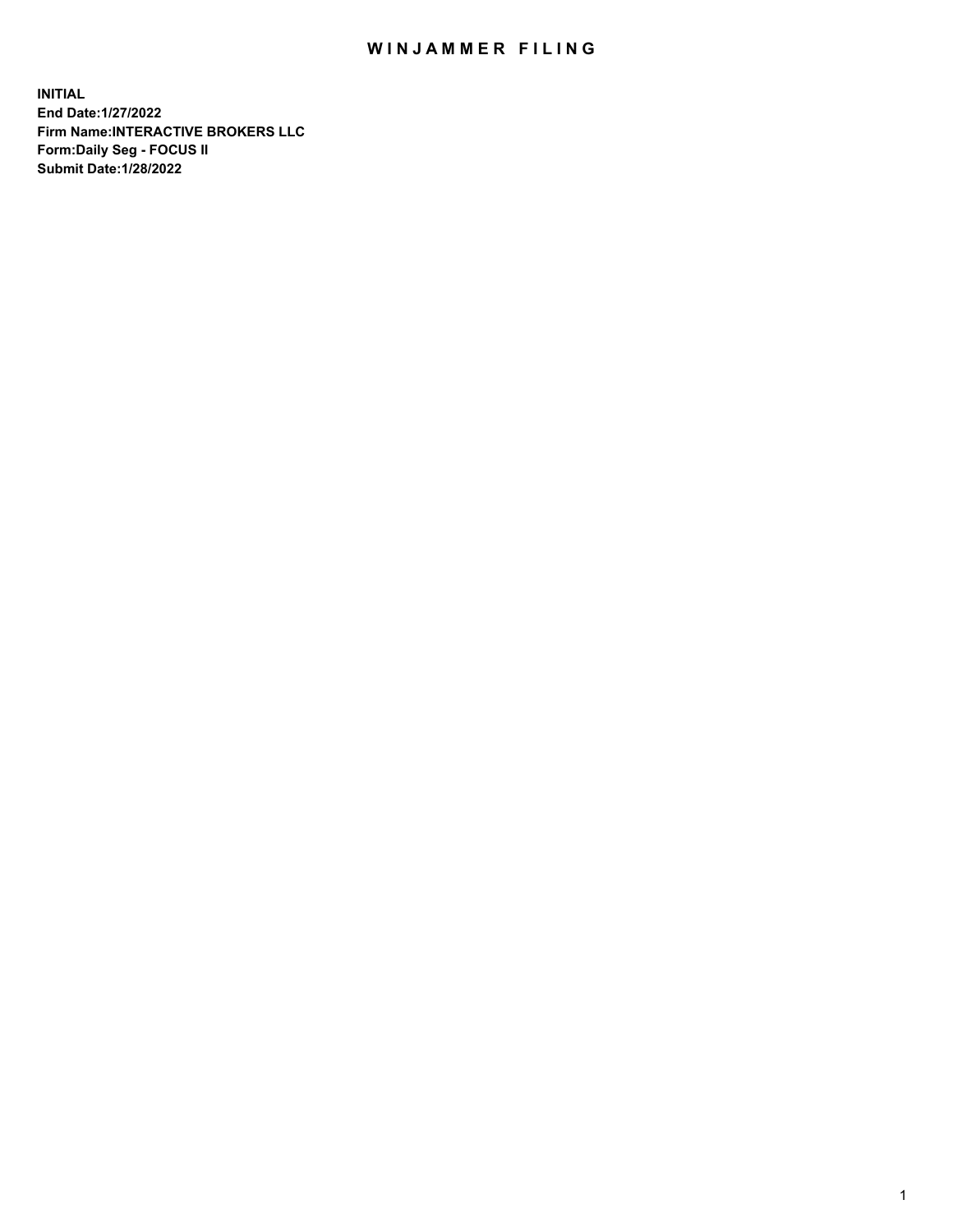**INITIAL End Date:1/27/2022 Firm Name:INTERACTIVE BROKERS LLC Form:Daily Seg - FOCUS II Submit Date:1/28/2022 Daily Segregation - Cover Page**

| Name of Company                                                                                                                                                                                                                                                                                                                | <b>INTERACTIVE BROKERS LLC</b>                                                                  |
|--------------------------------------------------------------------------------------------------------------------------------------------------------------------------------------------------------------------------------------------------------------------------------------------------------------------------------|-------------------------------------------------------------------------------------------------|
| <b>Contact Name</b>                                                                                                                                                                                                                                                                                                            | James Menicucci                                                                                 |
| <b>Contact Phone Number</b>                                                                                                                                                                                                                                                                                                    | 203-618-8085                                                                                    |
| <b>Contact Email Address</b>                                                                                                                                                                                                                                                                                                   | jmenicucci@interactivebrokers.c<br>$om$                                                         |
| FCM's Customer Segregated Funds Residual Interest Target (choose one):<br>a. Minimum dollar amount: ; or<br>b. Minimum percentage of customer segregated funds required:% ; or<br>c. Dollar amount range between: and; or<br>d. Percentage range of customer segregated funds required between:% and%.                         | $\overline{\mathbf{0}}$<br>$\overline{\mathbf{0}}$<br>155,000,000 245,000,000<br>0 <sub>0</sub> |
| FCM's Customer Secured Amount Funds Residual Interest Target (choose one):<br>a. Minimum dollar amount: ; or<br>b. Minimum percentage of customer secured funds required:%; or<br>c. Dollar amount range between: and; or<br>d. Percentage range of customer secured funds required between:% and%.                            | $\overline{\mathbf{0}}$<br>$\overline{\mathbf{0}}$<br>80,000,000 120,000,000<br>0 <sub>0</sub>  |
| FCM's Cleared Swaps Customer Collateral Residual Interest Target (choose one):<br>a. Minimum dollar amount: ; or<br>b. Minimum percentage of cleared swaps customer collateral required:% ; or<br>c. Dollar amount range between: and; or<br>d. Percentage range of cleared swaps customer collateral required between:% and%. | $\overline{\mathbf{0}}$<br><u>0</u><br>0 <sub>0</sub><br>0 <sub>0</sub>                         |

Attach supporting documents CH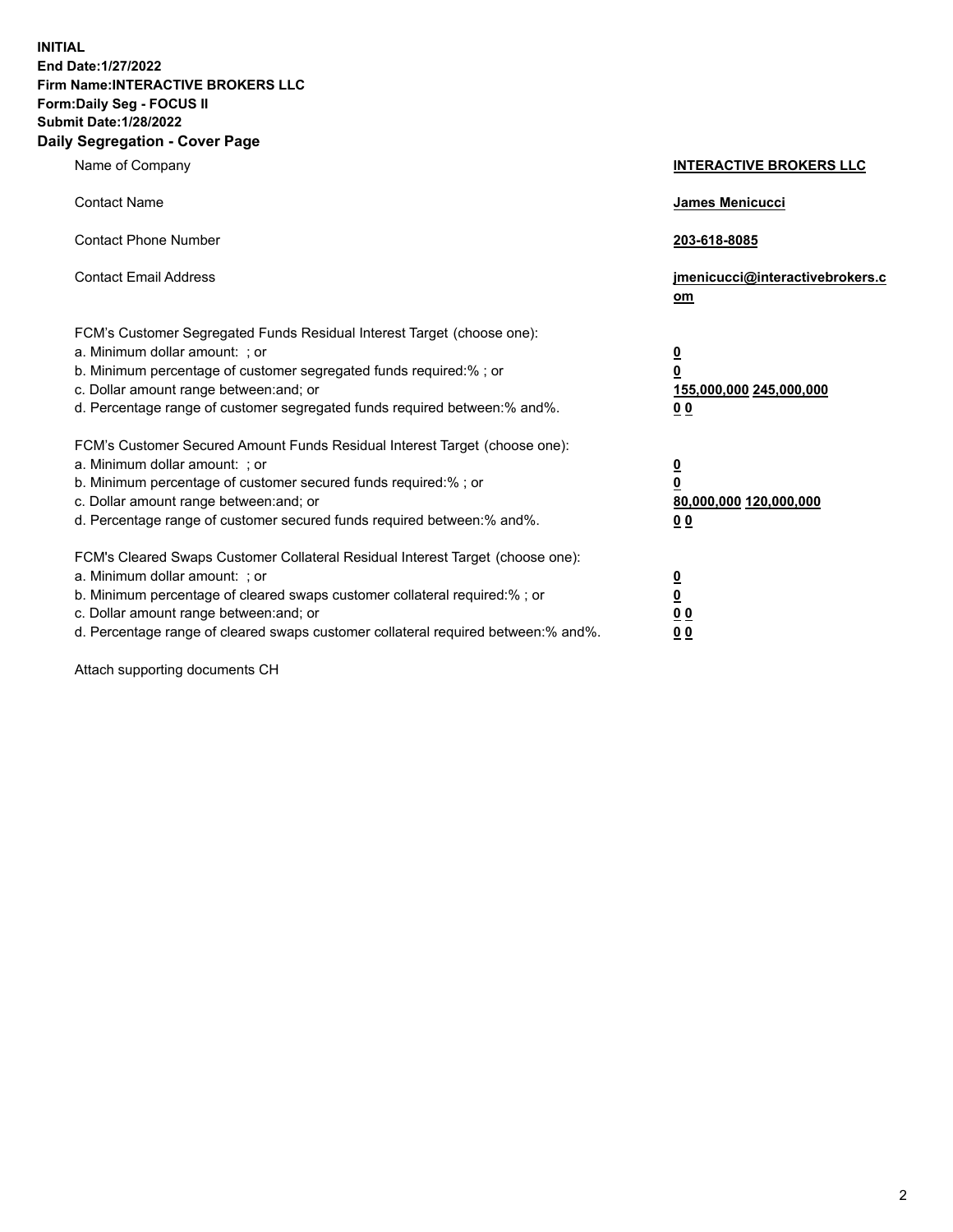**INITIAL End Date:1/27/2022 Firm Name:INTERACTIVE BROKERS LLC Form:Daily Seg - FOCUS II Submit Date:1/28/2022 Daily Segregation - Secured Amounts**

|     | Foreign Futures and Foreign Options Secured Amounts                                         |                                                |
|-----|---------------------------------------------------------------------------------------------|------------------------------------------------|
|     | Amount required to be set aside pursuant to law, rule or regulation of a foreign            | $0$ [7305]                                     |
|     | government or a rule of a self-regulatory organization authorized thereunder                |                                                |
| 1.  | Net ledger balance - Foreign Futures and Foreign Option Trading - All Customers             |                                                |
|     | A. Cash                                                                                     | 407,503,527 [7315]                             |
|     | B. Securities (at market)                                                                   | $0$ [7317]                                     |
| 2.  | Net unrealized profit (loss) in open futures contracts traded on a foreign board of trade   | 66,390,480 [7325]                              |
| 3.  | Exchange traded options                                                                     |                                                |
|     | a. Market value of open option contracts purchased on a foreign board of trade              | 119,640 [7335]                                 |
|     | b. Market value of open contracts granted (sold) on a foreign board of trade                | -30,807 [7337]                                 |
| 4.  | Net equity (deficit) (add lines 1.2. and 3.)                                                | 473,982,840 [7345]                             |
| 5.  | Account liquidating to a deficit and account with a debit balances - gross amount           | 5,018 [7351]                                   |
|     | Less: amount offset by customer owned securities                                            | 0 [7352] 5,018 [7354]                          |
| 6.  | Amount required to be set aside as the secured amount - Net Liquidating Equity              | 473,987,858 [7355]                             |
|     | Method (add lines 4 and 5)                                                                  |                                                |
| 7.  | Greater of amount required to be set aside pursuant to foreign jurisdiction (above) or line | 473,987,858 [7360]                             |
|     | 6.                                                                                          |                                                |
|     | FUNDS DEPOSITED IN SEPARATE REGULATION 30.7 ACCOUNTS                                        |                                                |
| 1.  | Cash in banks                                                                               |                                                |
|     | A. Banks located in the United States                                                       | 60,763,202 [7500]                              |
|     | B. Other banks qualified under Regulation 30.7                                              | 0 [7520] 60,763,202 [7530]                     |
| 2.  | Securities                                                                                  |                                                |
|     | A. In safekeeping with banks located in the United States                                   | 348,888,500 [7540]                             |
|     | B. In safekeeping with other banks qualified under Regulation 30.7                          | 0 [7560] 348,888,500 [7570]                    |
| 3.  | Equities with registered futures commission merchants                                       |                                                |
|     | A. Cash                                                                                     | $0$ [7580]                                     |
|     | <b>B.</b> Securities                                                                        | $0$ [7590]                                     |
|     | C. Unrealized gain (loss) on open futures contracts                                         | $0$ [7600]                                     |
|     | D. Value of long option contracts                                                           | $0$ [7610]                                     |
|     | E. Value of short option contracts                                                          | 0 [7615] 0 [7620]                              |
| 4.  | Amounts held by clearing organizations of foreign boards of trade                           |                                                |
|     | A. Cash                                                                                     | $Q$ [7640]                                     |
|     | <b>B.</b> Securities                                                                        | $0$ [7650]                                     |
|     | C. Amount due to (from) clearing organization - daily variation                             | $0$ [7660]                                     |
|     | D. Value of long option contracts                                                           | $0$ [7670]                                     |
|     | E. Value of short option contracts                                                          | 0 [7675] 0 [7680]                              |
| 5.  | Amounts held by members of foreign boards of trade                                          |                                                |
|     | A. Cash                                                                                     | 216,671,784 [7700]                             |
|     | <b>B.</b> Securities                                                                        | $0$ [7710]                                     |
|     | C. Unrealized gain (loss) on open futures contracts                                         | -7,449,098 [7720]                              |
|     | D. Value of long option contracts                                                           | 119,640 [7730]                                 |
|     | E. Value of short option contracts                                                          | <mark>-30,807</mark> [7735] 209,311,519 [7740] |
| 6.  | Amounts with other depositories designated by a foreign board of trade                      | 0 [7760]                                       |
| 7.  | Segregated funds on hand                                                                    | $0$ [7765]                                     |
| 8.  | Total funds in separate section 30.7 accounts                                               | 618,963,221 [7770]                             |
| 9.  | Excess (deficiency) Set Aside for Secured Amount (subtract line 7 Secured Statement         | 144,975,363 [7380]                             |
|     | Page 1 from Line 8)                                                                         |                                                |
| 10. | Management Target Amount for Excess funds in separate section 30.7 accounts                 | 80,000,000 [7780]                              |
| 11. | Excess (deficiency) funds in separate 30.7 accounts over (under) Management Target          | 64,975,363 [7785]                              |
|     |                                                                                             |                                                |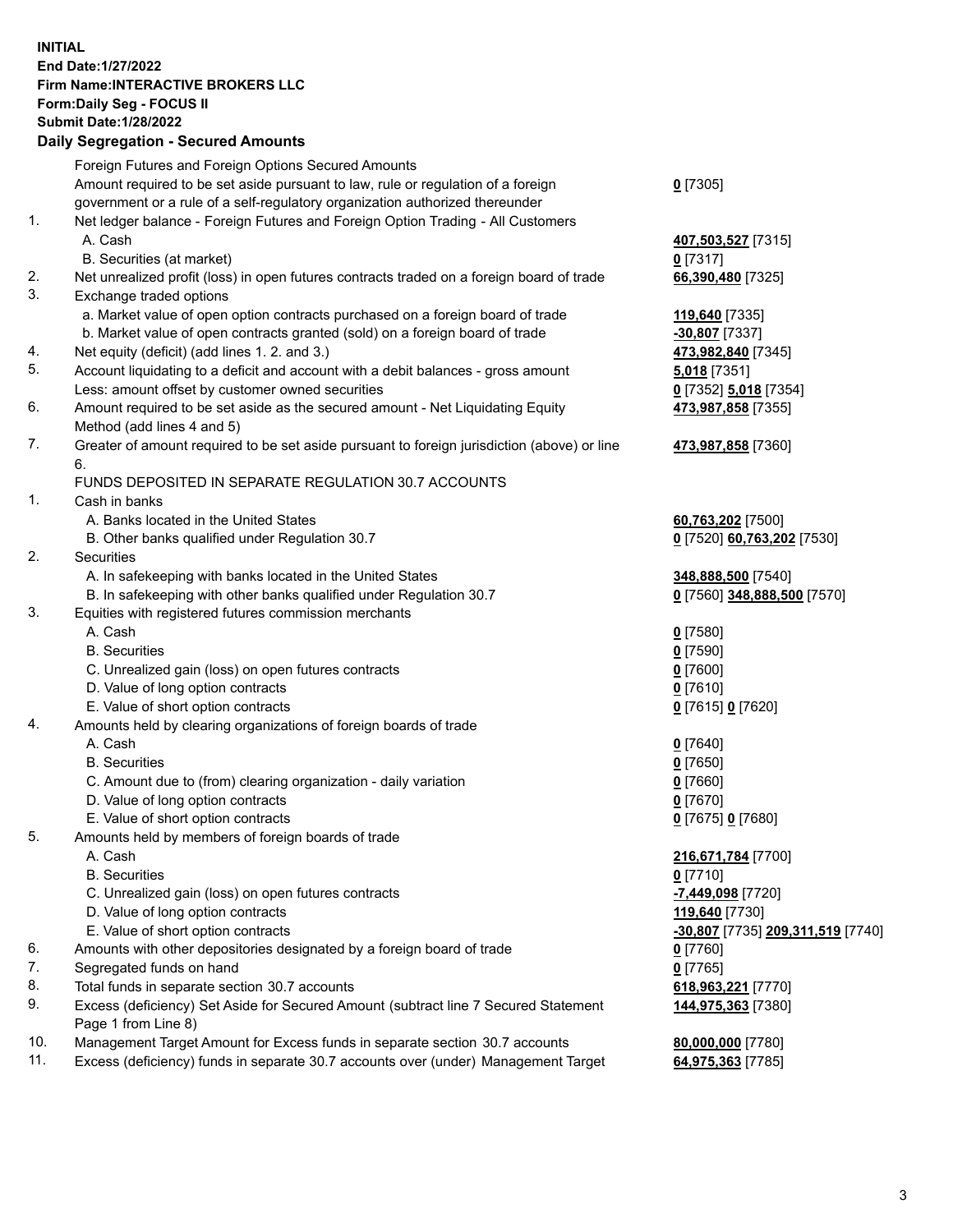**INITIAL End Date:1/27/2022 Firm Name:INTERACTIVE BROKERS LLC Form:Daily Seg - FOCUS II Submit Date:1/28/2022 Daily Segregation - Segregation Statement** SEGREGATION REQUIREMENTS(Section 4d(2) of the CEAct) 1. Net ledger balance A. Cash **7,679,817,871** [7010] B. Securities (at market) **0** [7020] 2. Net unrealized profit (loss) in open futures contracts traded on a contract market **7,612,490** [7030] 3. Exchange traded options A. Add market value of open option contracts purchased on a contract market **814,484,337** [7032] B. Deduct market value of open option contracts granted (sold) on a contract market **-826,135,717** [7033] 4. Net equity (deficit) (add lines 1, 2 and 3) **7,675,778,981** [7040] 5. Accounts liquidating to a deficit and accounts with debit balances - gross amount **1,030,790** [7045] Less: amount offset by customer securities **0** [7047] **1,030,790** [7050] 6. Amount required to be segregated (add lines 4 and 5) **7,676,809,771** [7060] FUNDS IN SEGREGATED ACCOUNTS 7. Deposited in segregated funds bank accounts A. Cash **614,506,225** [7070] B. Securities representing investments of customers' funds (at market) **4,979,969,960** [7080] C. Securities held for particular customers or option customers in lieu of cash (at market) **0** [7090] 8. Margins on deposit with derivatives clearing organizations of contract markets A. Cash **1,982,458,468** [7100] B. Securities representing investments of customers' funds (at market) **481,791,912** [7110] C. Securities held for particular customers or option customers in lieu of cash (at market) **0** [7120] 9. Net settlement from (to) derivatives clearing organizations of contract markets **-37,918,373** [7130] 10. Exchange traded options A. Value of open long option contracts **814,484,337** [7132] B. Value of open short option contracts **-826,135,717** [7133] 11. Net equities with other FCMs A. Net liquidating equity **0** [7140] B. Securities representing investments of customers' funds (at market) **0** [7160] C. Securities held for particular customers or option customers in lieu of cash (at market) **0** [7170] 12. Segregated funds on hand **0** [7150] 13. Total amount in segregation (add lines 7 through 12) **8,009,156,812** [7180] 14. Excess (deficiency) funds in segregation (subtract line 6 from line 13) **332,347,041** [7190] 15. Management Target Amount for Excess funds in segregation **155,000,000** [7194] 16. Excess (deficiency) funds in segregation over (under) Management Target Amount Excess **177,347,041** [7198]